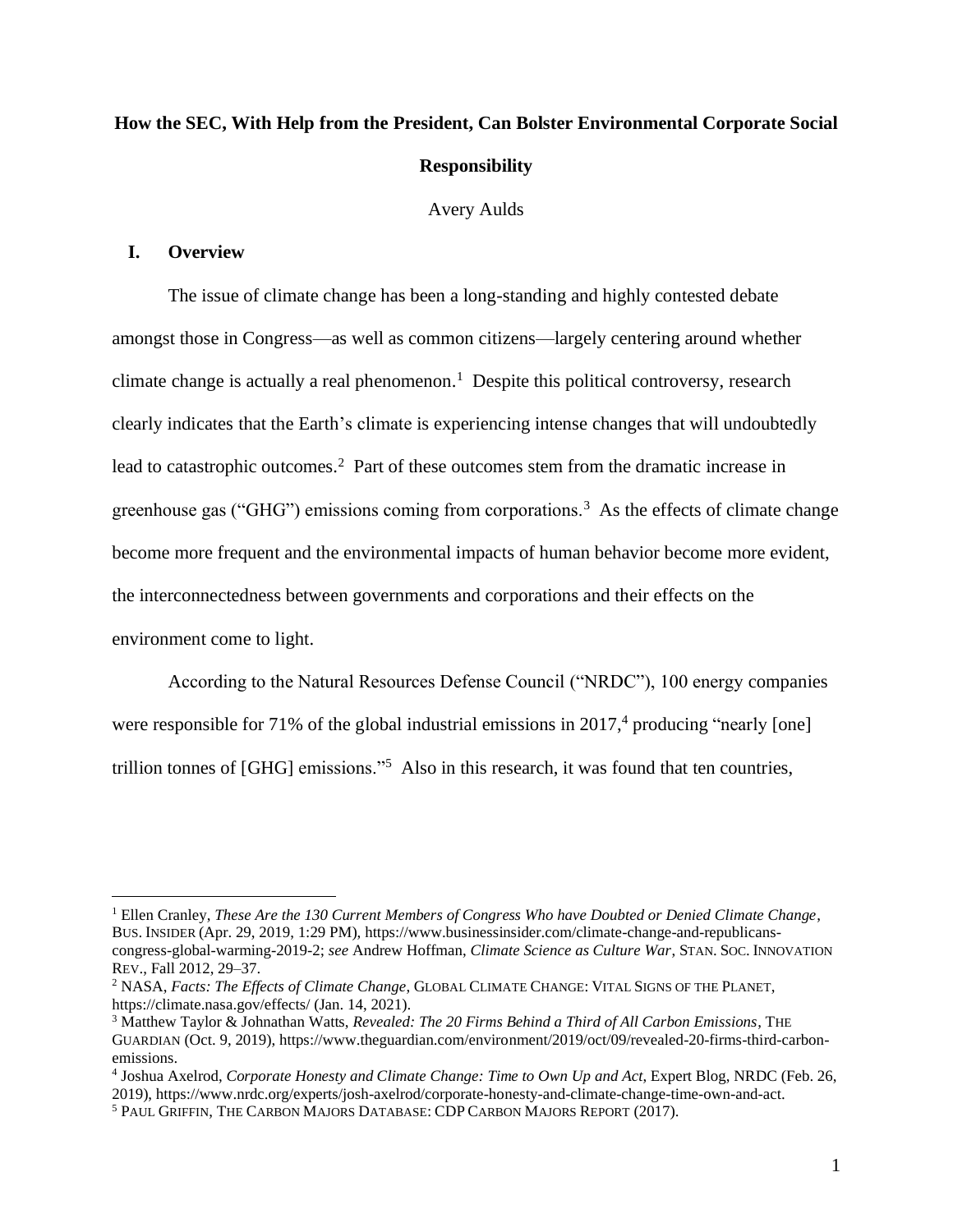including the United States, produce more than 68% of global GHG emissions.<sup>6</sup> In an article published by the World Resources Institute, research shows that the United States is responsible for the second highest amount of GHG emissions of any country, only behind China.<sup>7</sup> Moreover, the NRDC also reported that the top fifteen food and beverage companies from the United States generate nearly 630 million metric tons of GHG emissions each year. <sup>8</sup> Putting this staggering number into perspective, these companies alone emit more GHG emissions than Australia, the fifteenth largest source of annual GHG emissions.<sup>9</sup>

If corporations continue to emit GHGs at their current levels, the Intergovernmental Panel on Climate Change ("IPCC") predicts that global surface temperatures will rise between 2.5 to 10 degrees Fahrenheit over the next 100 years.<sup>10</sup> This temperature rise could positively impact some regions of the globe,  $11$  but "taken as a whole, the range of published evidence indicates that the net damage costs of climate change are likely to be significant and . . . increase over time."<sup>12</sup>

With environmental trends depicting a problematic future for the planet, it is time for the United States to come up with a more efficient strategy to reduce its GHG emissions, especially since the United States is the second-largest emitter of GHGs behind China. <sup>13</sup> Moreover, the outcome of the 2020 presidential election provides the United States with a promising opportunity to hold corporations accountable and reduce its overall GHG emissions.

<sup>6</sup> Mengpin Ge & Johannes Friedrich, *4 Charts Explain Greenhouse Gas Emissions by Countries and Sectors,* WORLD RES. INST.: BLOG (Feb. 06, 2020), https://www.wri.org/blog/2020/02/greenhouse-gas-emissions-by-countrysector.

<sup>7</sup> *Id.*

<sup>8</sup> Joshua Axelrod, *Corporate Honesty and Climate Change: Time to Own Up and Act*, NRDC (Feb. 26, 2019), https://www.nrdc.org/experts/josh-axelrod/corporate-honesty-and-climate-change-time-own-and-act. 9 *Id.*

<sup>10</sup> NASA, *supra* note 2.

 $11$  *Id.* 

<sup>12</sup> *Id.*

<sup>13</sup> Ge & Friedrich, *supra* note 6.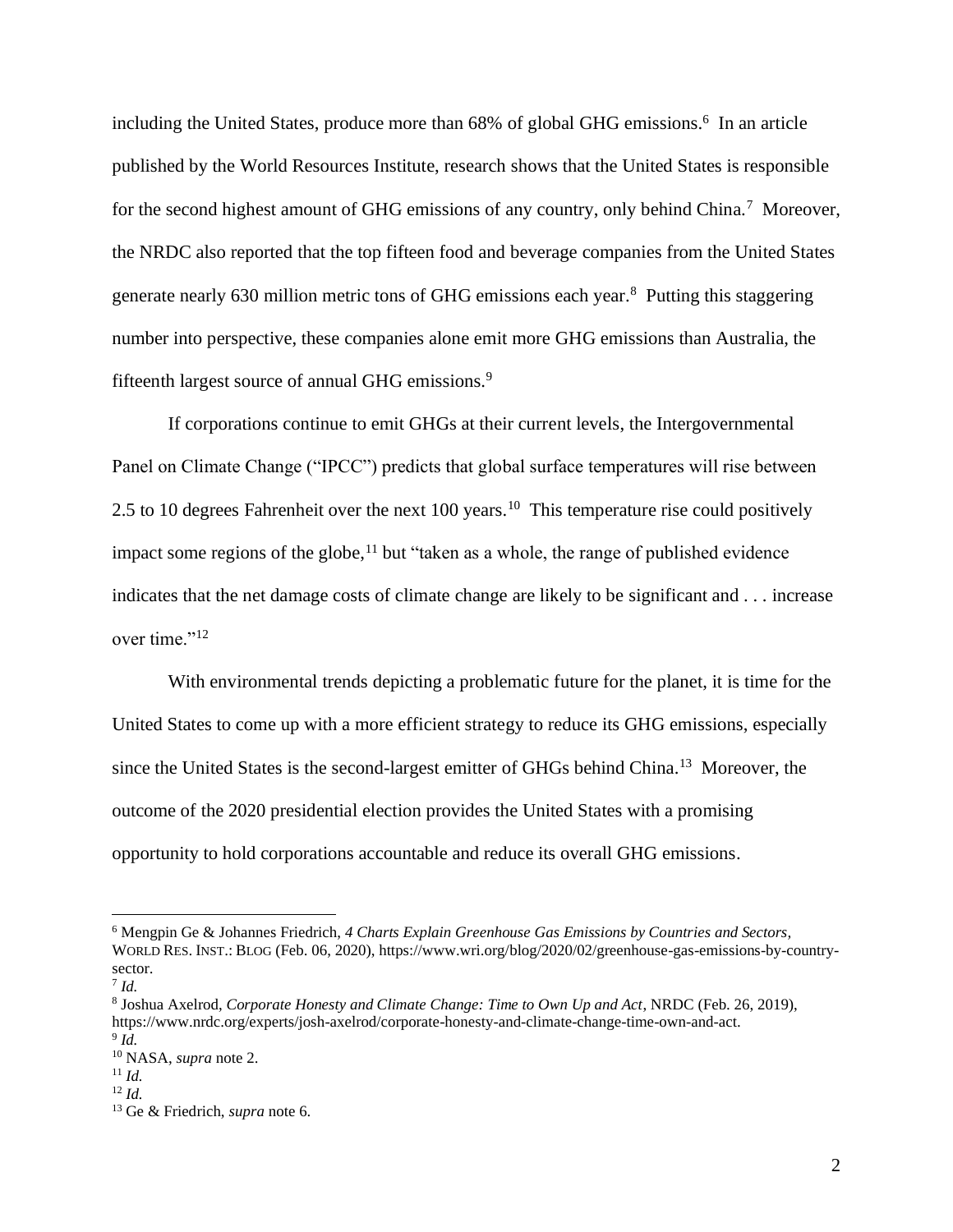Accordingly, President Joe Biden has the opportunity to implement more rigorous environmental policies. Although Congress might be more willing to accept President Biden's climate agenda<sup>14</sup>, Congressional action takes time, particularly in the environmental realm.<sup>15</sup> Consequently, instead of attempting to create pro-environmental policies via Congressional approval, the Biden administration should employ the Securities and Exchange Commission ("SEC") to set forth mandatory standards for corporations to reduce GHG emissions and ultimately combat the effects of climate change. Part I of this paper will examine what companies are doing independent of SEC regulations—specifically, through Social Corporate Responsibility ("CSR")—to address their environmentally harmful activities. Part II will analyze how the SEC's current policies have disincentivized companies to consider their impact on the environment. Part III will suggest avenues President Biden can pursue to persuade the SEC to implement pro-environmental policies. Finally, Part IV will illustrate likely impacts on the environment if such policies were to be adopted.

### **II. The Importance and Limitations of Corporate Social Responsibility Policies**

Even without SEC intervention, numerous companies have unilaterally taken steps to adopt inter-company policies to address their environmental impacts.<sup>16</sup> This initiative is referred to as Corporate Social Responsibility ("CSR"), "whereby companies integrate social and environmental concerns in their business operations and interactions with their stakeholders."<sup>17</sup>

<sup>14</sup> *See* David Malakoff, *Power Shift in Senate Could Bring Major Changes in U.S. Science and Climate Policy*, AM. ASS'N FOR ADVANCEMENT SCI.:SCI. & POLICY (Jan. 6, 2021), https://www.sciencemag.org/news/2021/01/powershift-senate-could-bring-major-changes-us-science-and-climate-policy.

<sup>&</sup>lt;sup>15</sup> DeWitt John, *Environmental Stalemate?*, 24 ISSUES IN SCI. & TECH. (Spring 2008), https://issues.org/br\_john/. <sup>16</sup> *See* Britta Wyss Bisang, *Five Key Sustainability Trends for 2018*, REUTERS EVENTS (Mar. 12, 2018),

https://www.reutersevents.com/sustainability/five-key-sustainability-trends-2018 ("More than 9,500 companies have joined the UN Global Compact in support of the [UN Sustainable Development Goals].").

<sup>&</sup>lt;sup>17</sup> UNIDO, *What is CSR?*, https://www.unido.org/our-focus/advancing-economic-competitiveness/competitivetrade-capacities-and-corporate-responsibility/corporate-social-responsibility-market-integration/what-csr (last visited Jan. 21, 2021).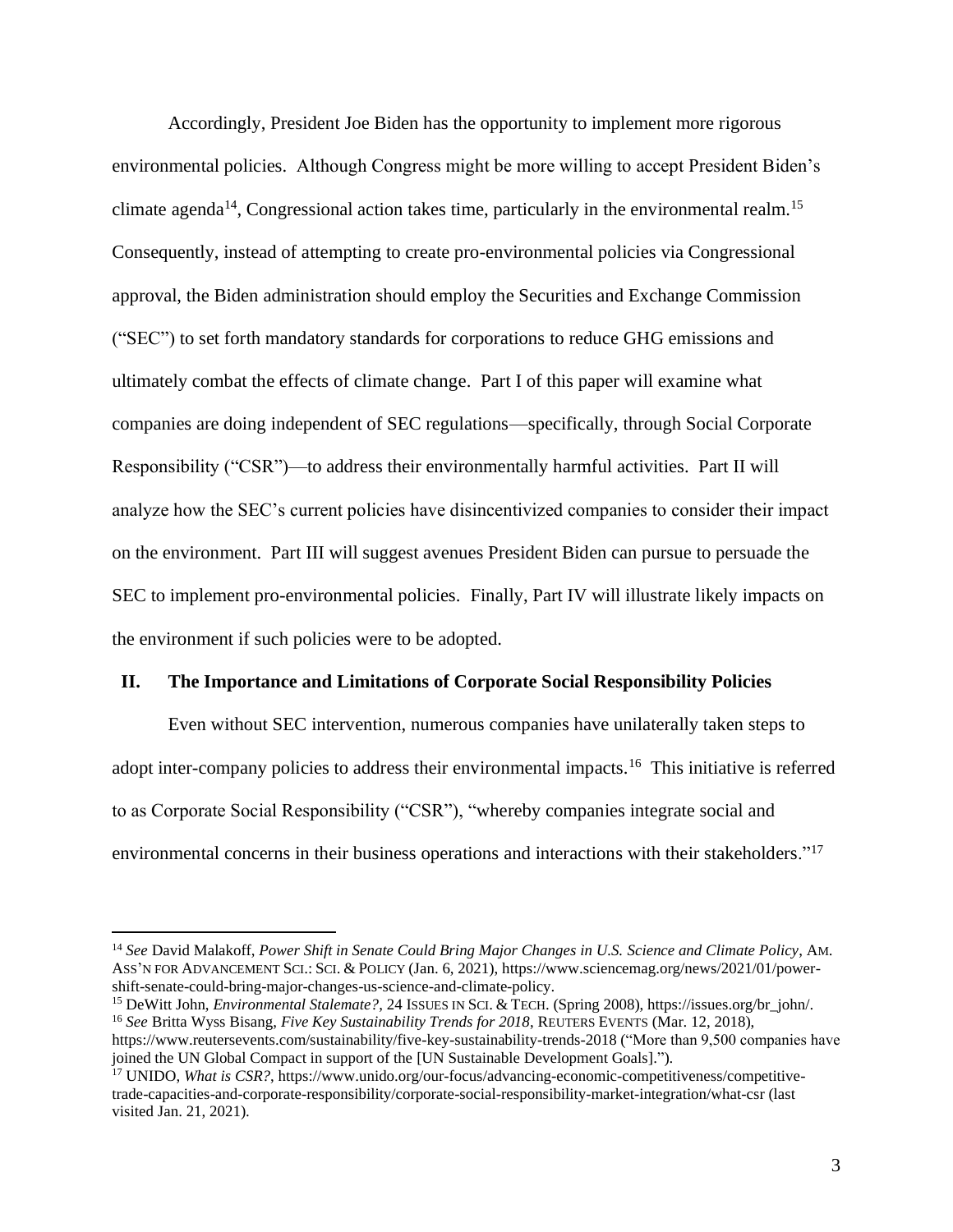According to an article published by Forbes, "85% of the companies in the S&P 500 Index published sustainability or corporate responsibility reports in 2017,"<sup>18</sup> revealing a 65% increase from 2011 in corporations making an effort to incorporate sustainable practices.<sup>19</sup>

Despite the dramatic increase in CSR, corporations have not seen the positive outcomes they anticipated from the implementation of their pro-environmental policies.<sup>20</sup> One example of this ineffectiveness lies in corporate policies promising to reduce GHG emissions by certain years.<sup>21</sup> The issue with these policies is that most of these targets do not include emissions from the entire life cycle of the product produced.<sup>22</sup> By failing to take into account a product's life cycle, companies are drastically underestimating the amount of GHGs they emit into the atmosphere<sup>23</sup> because product emissions include not only those emissions released during actual production (upstream emissions) but also emissions released during the product's use and disposal (downstream emissions).<sup>24</sup>

Another reason why these pro-environmental policies have fallen short lies in corporations' actual implementation of these CSR policies.<sup>25</sup> Although executive officers support CSR and sustainable practices, executives are not usually the ones actively coordinating CSR policies.<sup>26</sup> Instead, these programs are often run by several independent internal managers, who all may have different methods and goals when it comes to CSR.<sup>27</sup>

<sup>26</sup> *Id.*

<sup>27</sup> *Id.*

<sup>18</sup> Elizabeth George, *Can Corporate Social Responsibility Be Legally Enforced?*, FORBES (Oct. 11, 2019), https://www.forbes.com/sites/uhenergy/2019/10/11/can-corporate-social-responsibility-be-legallyenforced/?sh=48a84003d449.

<sup>&</sup>lt;sup>19</sup> *Id.* (reporting that less than 20% of the S&P Index companies reported pro-environmental policies in 2011).

<sup>20</sup> Axelrod, *supra* note 8.

<sup>21</sup> *See e.g.*, *id*.

<sup>22</sup> *Id.*

<sup>23</sup> *Id.*

<sup>24</sup> *Id.*

<sup>25</sup> V. Kasturi Rangan et al., *The Truth About CSR,* HARV. BUS. REV. (Jan. 2015), https://hbr.org/2015/01/the-truthabout-csr.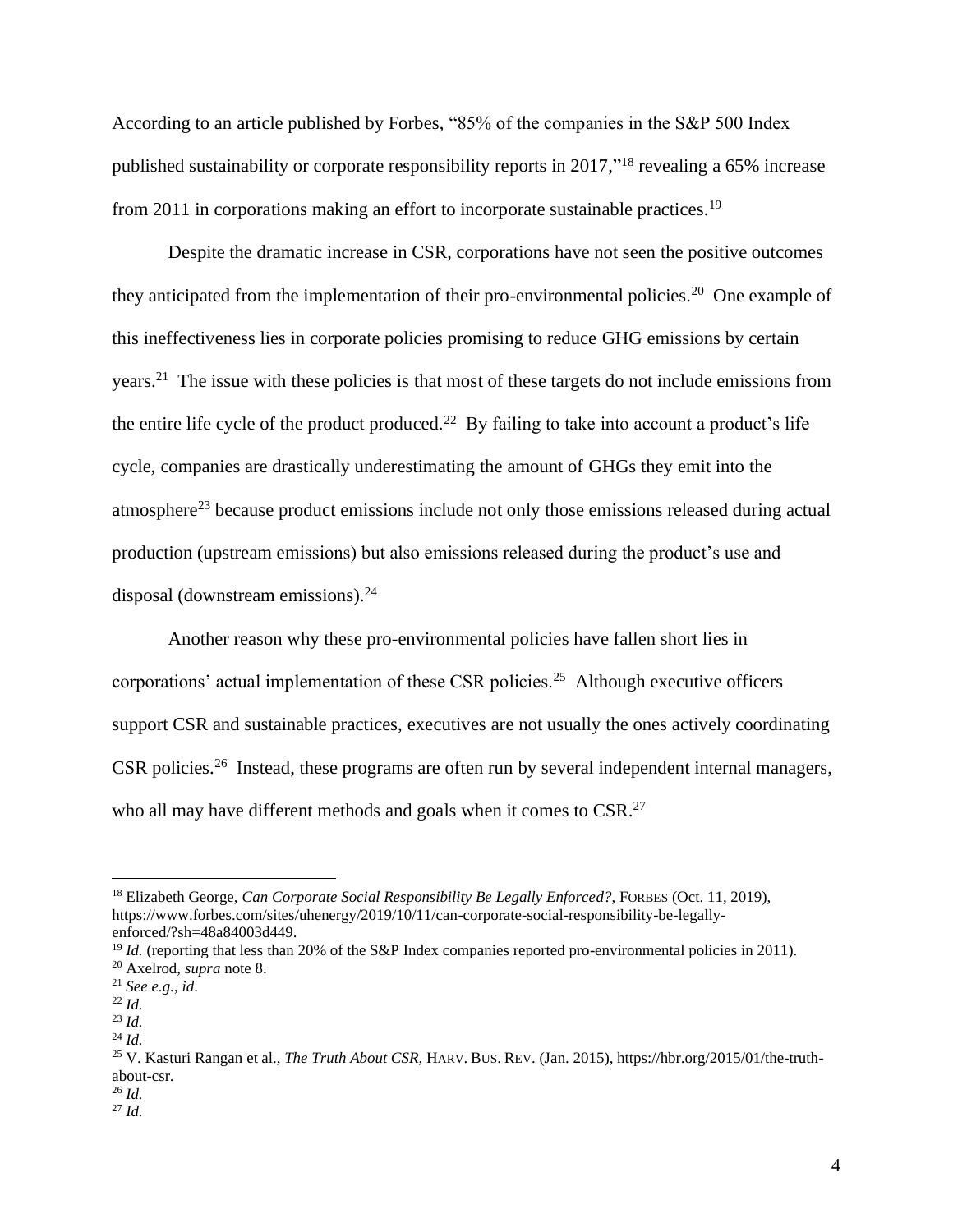Another reason for this inconsistency in implementing CSR policies is due to the fact that public companies are subject to quarterly reports to their stockholders that require them by law to try and maximize profits to their shareholders.<sup>28</sup> However, private companies need not be constrained by such short-term reports and can therefore be more free to implement CSR tactics. For example, "[i]f the CEO of Patagonia wants to buy organic cotton, he can make it happen even if it means lower margins. A public company has to justify that to shareholders" according to Jun Li, a Professor of Technology and Operations at the University of Michigan.<sup>29</sup> This example means that, even if a policy not immediately profitable in the short-term, a private company can adopt said policy based on its long-term positive environmental impact whereas a public company may not be able to do so. The reason focusing on the short-term can be detrimental to CSR is because investing in long-term pro-environmental policies will likely result in short-term losses before those environmental gains are realized. Thus, if a business is solely focused on the losses incurred now—not the potential environmental gains of the future then the business will likely shy away from adopting environmental programs.

Because of the inherent disincentives and limitations addressed above for corporations to adopt pro-environmental policies via a CSR framework, relying on corporations to embrace these policies might not be enough in the aggregate to reduce the United States' GHG emissions in a way that effectively reduces negative environmental impacts. Instead, promulgating governmental regulations regarding companies' internal environmental policies may be a more effective method to address the issue of companies and allow for industry and environment to coexist in a more sustainable way.

<sup>28</sup> *Id.*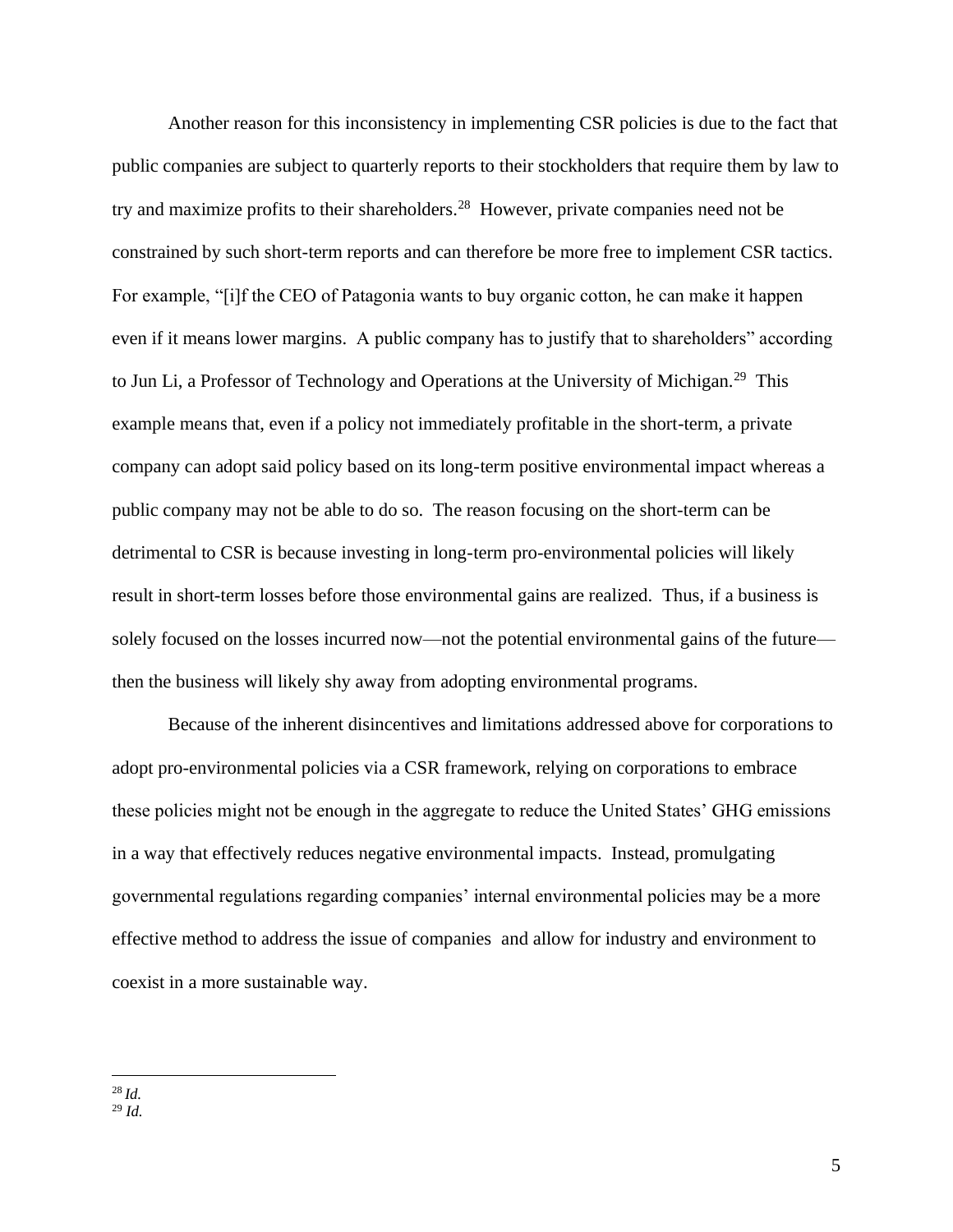#### **III. Current Policies of the SEC that Account for the Environment**

The SEC was created by the Securities Exchange Act of 1934 ("Exchange Act").<sup>30</sup> The Exchange Act allows the SEC to "register, regulate, and oversee brokerage firms, transfer agents, and clearing agencies as well as the nation's securities organizations" for the purpose of maintaining fair and efficient markets and facilitating capital formation.<sup>31</sup> The Act sets forth what type of conduct is allowed within the marketplace and the SEC may discipline regulated businesses and persons who violate those regulations.<sup>32</sup> Additionally, the SEC requires quarterly and annual reporting from companies who publicly trade securities.<sup>33</sup>

When it comes to environmental policy, the SEC has been reluctant to enact substantive regulations, largely stemming from the SEC's position on what it refers to as the "materiality standard."<sup>34</sup> In relation to a company's disclosure of its economic or financial impacts, the term "material" refers to information which has a "substantial likelihood that a reasonable investor would attach importance [to the disclosed information] in determining whether to purchase the security registered."<sup>35</sup> The SEC has taken materiality to be understood in relation to a company's disclosure of its economic or financial impacts.<sup>36</sup> In 1977, the SEC released a report, known as the Sommer Report, which introduced a framework later implemented through Regulation S-K Regulation.<sup>37</sup> This regulation adopted the ideology that the SEC "should not try

<sup>30</sup> *See* 15 U.S.C. § 78d.

<sup>31</sup> 15 U.S.C. §§ 78a–mm; SEC, *The Laws That Govern the Securities Industry*, INVESTOR.GOV,

https://www.investor.gov/introduction-investing/investing-basics/role-sec/laws-govern-securities-industry (last visited Jan. 21, 2021).

<sup>32</sup> SEC, *supra* note 31.

<sup>33</sup> *Id.*

<sup>34</sup> Jill E. Fisch, *Making Sustainability Disclosure Sustainable*, 107 GEO. L. J. 923–66 (Apr. 2019), https://scholarship.law.upenn.edu/cgi/viewcontent.cgi?article=3000&context=faculty\_scholarship. <sup>35</sup> 17 C.F.R. § 230.405.

<sup>36</sup> Fisch, *supra* note 34, at 934–35.

<sup>37</sup> 17 C.F.R § 229.1201-08 (describing how companies should disclose oil and gas producing activities).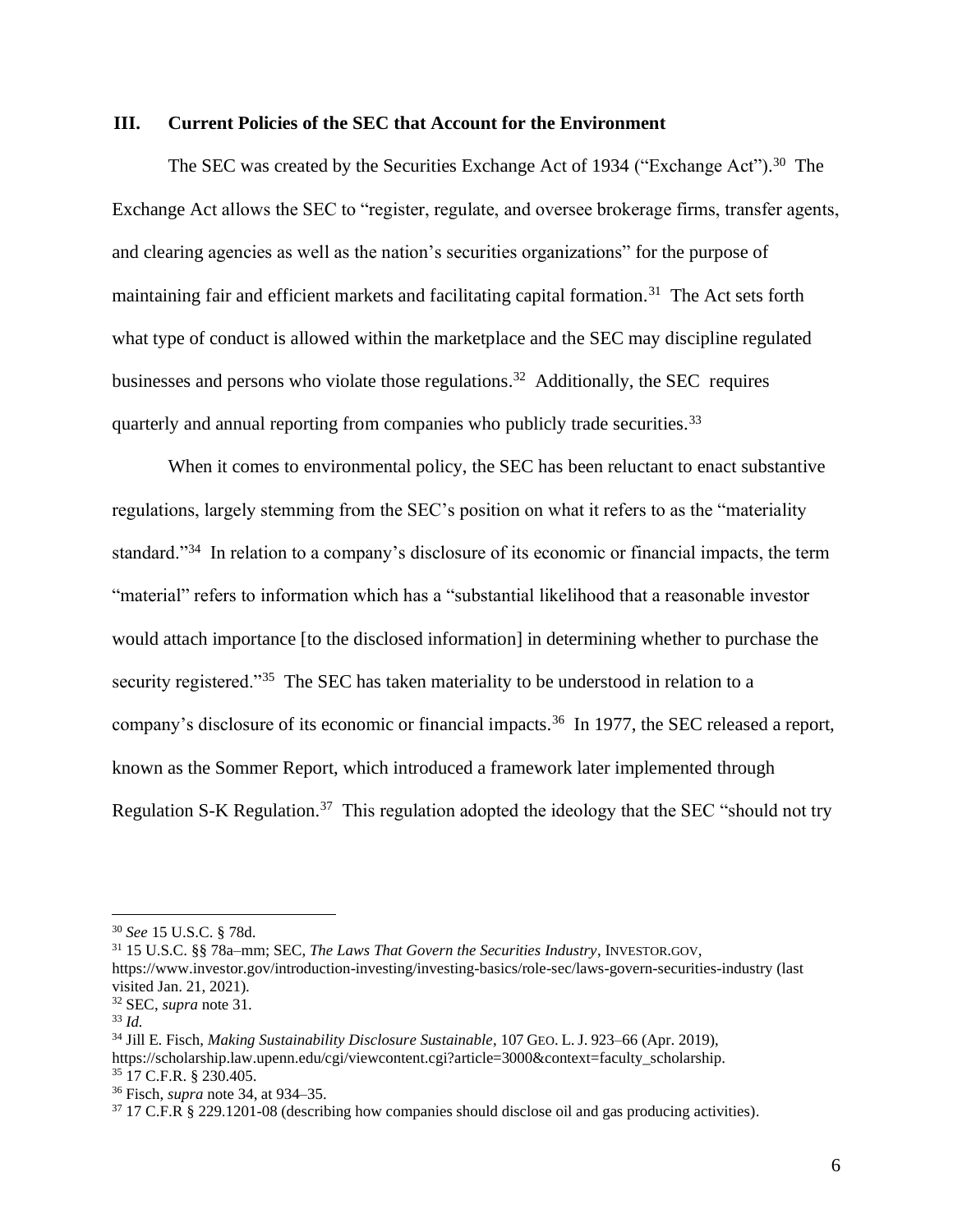to use its powers to compel disclosure concerning . . . environmental matters . . . unless it could be shown that such matters were material to investors."<sup>38</sup>

Changing societal understandings of what is considered "material" has forced the SEC to re-think its nearly-century old definition of the term. The definition of material appears to be expanding as investors become more aware of companies' practices, thereby pushing the SEC to consider "materiality" more broadly.<sup>39</sup> For example, in 2007 the SEC received a petition from twenty-two investors asking for guidance on climate change disclosure.<sup>40</sup> The investors argued that climate change fell within the Regulation S-K materiality requirements due to the "risks and opportunities many corporations face in connection with climate change."<sup>41</sup> Three years later, the SEC responded, stating that public companies must disclose "material information about their exposure to risks resulting from climate change" per the current Regulation S-K provisions.<sup>42</sup> Investor Advocate Rick Fleming noticed this shift in investor attitudes, believing that "today's investor, and especially the Millennial generation, may place greater importance on environmental, social, and governance aspects of a business, and the Commission should be prepared to respond to those changes."<sup>43</sup> However, in effect, this regulation has only allowed for limited enforcement due to its vagueness and the fact that it is based on issuer discretion.<sup>44</sup> This issue discretion emanates from the fact that the disclosures are based on a "materiality disclosure

https://www.sec.gov/news/speech/moving-forward-with-the-disclosure-effectiveness-initiative.html).

<sup>38</sup> Fisch, *supra* note 34, at 935.

<sup>39</sup> *See id.* at 937.

<sup>40</sup> *Id.* at 937.

<sup>41</sup> *Id.*

<sup>42</sup> *Id.*

<sup>43</sup> Rick Fleming, U.S. Sec. & Exch. Comm'n, NASAA Corporation Finance Training: Moving Forward with the Commission's Disclosure Effectiveness Initiative (Nov. 19, 2016) (transcript available at

<sup>44</sup> Fisch, *supra* note 34, at 955*.*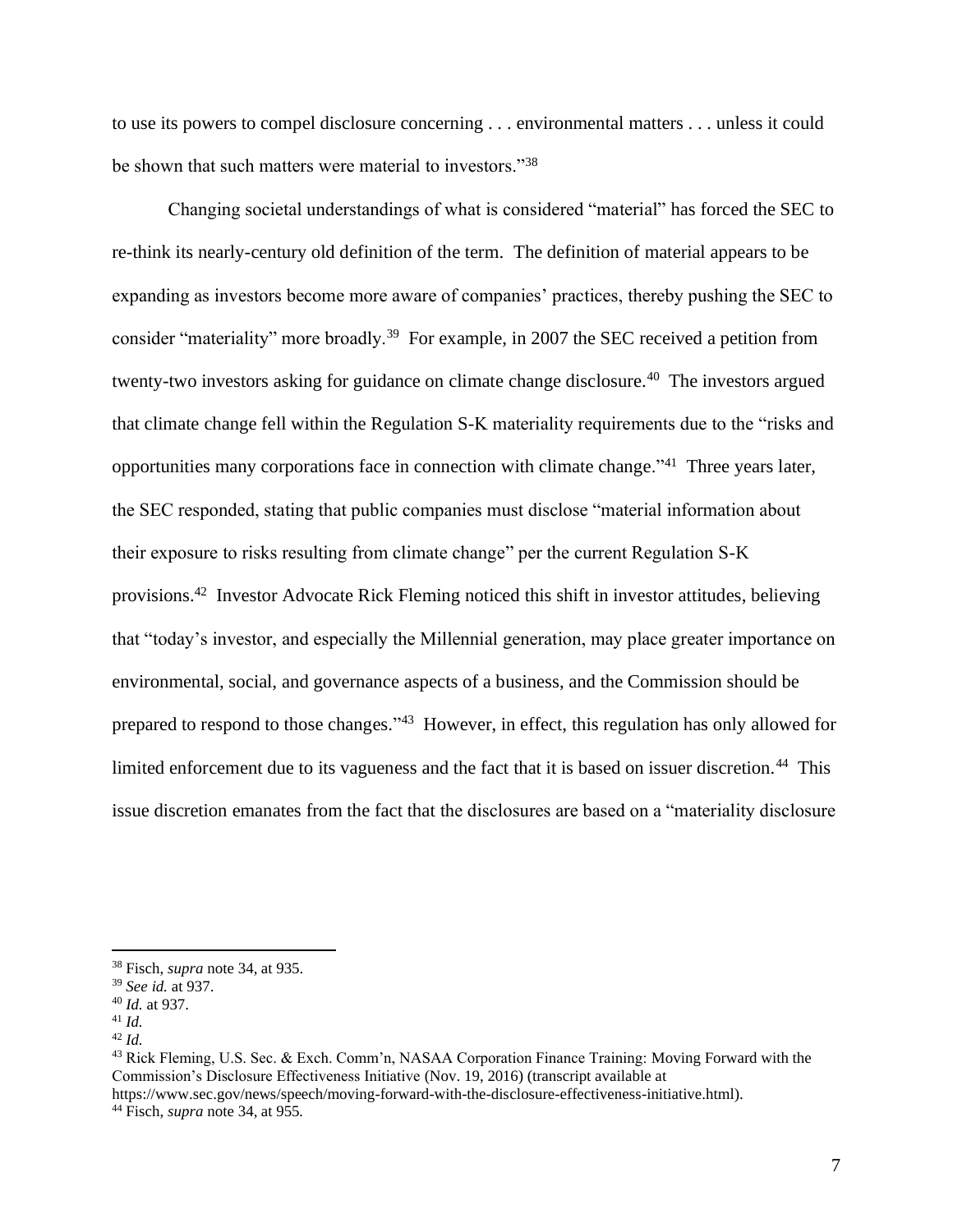by management, the disclosures offer management substantial discretion that is often exercised in favor of failing to disclose." 45

On August 26, 2020, the SEC appeared to respond to investors' realigned values by adopting amendments in Regulation S-K whereby companies must now disclose their environmental *penalties* in addition to their internal environmental policies.<sup>46</sup> These amendments also increase what companies must report in terms of environmental penalties.<sup>47</sup> Specifically, Item  $101(c)(1)(xii)$  of the amendment states:

Appropriate disclosure also shall be made as to the material effects that compliance with Federal, State and local provisions which have been enacted or adopted regulating the discharge of materials into the environment, or otherwise relating to the protection of the environment, may have upon the capital expenditures, earnings and competitive position of the[company]. The [company] shall disclose any material estimated capital expenditures for environmental control facilities for the remainder of its current fiscal year and its succeeding fiscal year and for such further periods as the  $[company]$  may deem material.<sup>48</sup>

Although this amendment signifies the SEC's willingness to re-define "materiality" so that corporations must disclose their activities that affect the environment, this amendment is subject to the interpretation of each company.<sup>49</sup> This subjectiveness leaves uncertainty surrounding what the "material" standard should ultimately be for disclosures relating to environmental harms. Thus, with the political climate and public opinion turning more towards transparency when it comes to how corporations interact with the environment, the SEC has an opportunity to expand its regulatory reaches further into environmentally sustainable practices. The SEC has this

<sup>45</sup> *Id.* at 955-56.

<sup>46</sup> Lydia González Gromatzky, *SEC Amends Environmental Disclosure Requirements*, 21 NAT'L L. REV. (Sept. 18, 2020), https://www.natlawreview.com/article/sec-amends-environmental-disclosure-requirements#google\_vignette. <sup>47</sup> *Id.*

<sup>48</sup> Commission Guidance Regarding Disclosure Related to Climate Change, Exchange Act Release Nos. 33-9106, 34-61469, FR-82 (Feb. 2, 2010); 75 Fed. Reg. 6290 (Feb. 8, 2010) (codified at 17 C.F.R. §§ 211, 231, 241). <sup>49</sup> Tim Horstmann & Erica Wible, *What is Material? The SEC Says You Decide*, MCNEES WALLACE & NURICK LLC:PUBLIC SECTOR BLOG (Dec. 11, 2018), https://www.mcneespublicsector.com/2018/12/material-sec-saysdecide/#:~:text=Using%20these%20seminal%20cases%20as,person%20would%20consider%20it%20important%E 2%80%A6.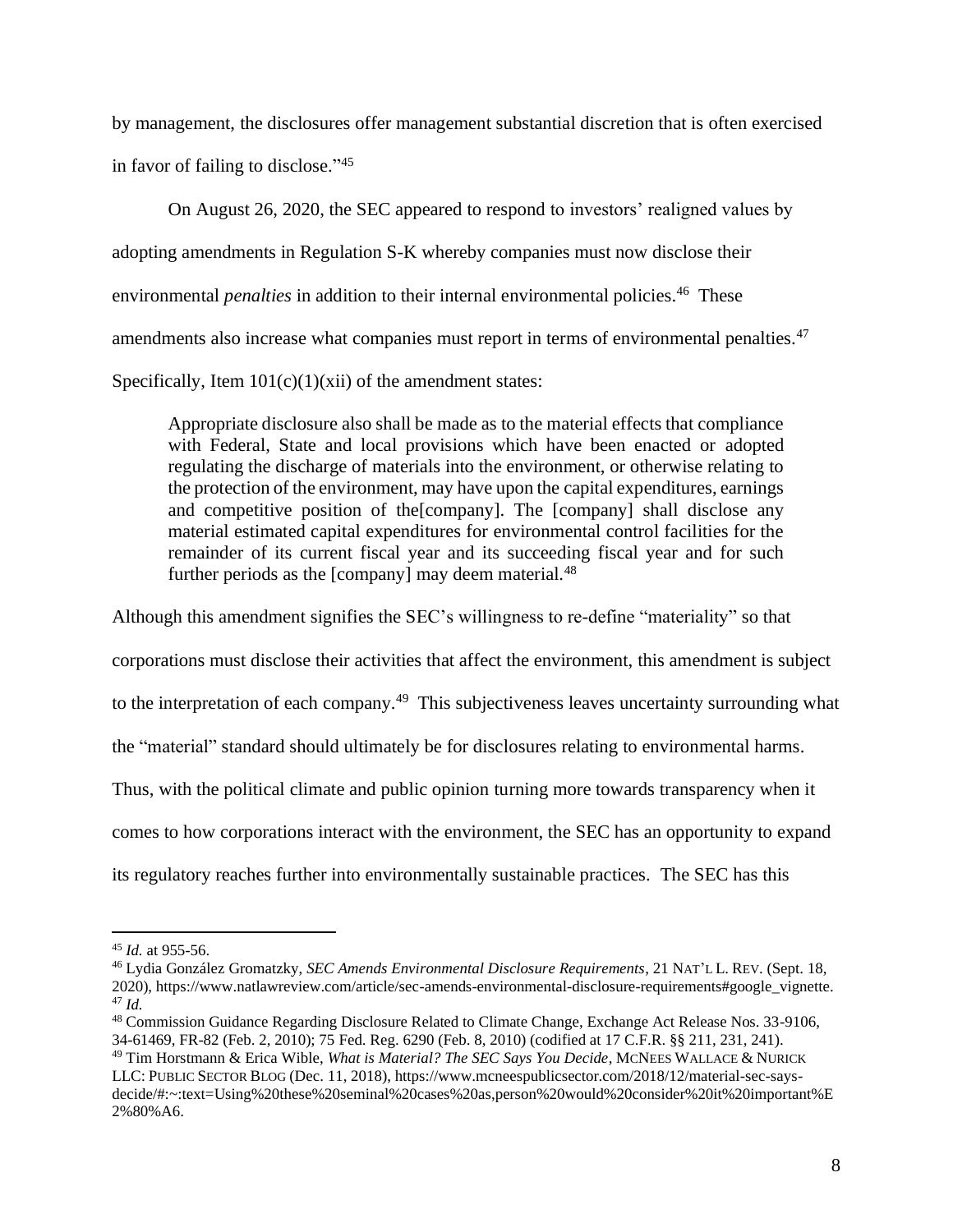opportunity, but it will need the President to ultimately come up with standards that are effective due to his ability to enact change quicker via executive orders.

## **IV. The Influence and Power of the President Over Environmental Policies Via the SEC**

With the new presidential term of Joe Biden, there is an expectation that climate change will be at the forefront of his agenda. During his campaign, Biden promised to "lead the world to address the climate emergency and lead through the power of example, by ensuring the U.S. achieves a 100% clean energy economy and net-zero emissions no later than 2050."<sup>50</sup> With an urgent attitude for climate change, President Biden can direct the SEC to create substantive change requiring businesses to report on environmental issues as opposed to simply suggesting  $it.51$ 

President Biden can pass executive orders to begin implementing positive environmental change. For example, one executive order could clarify the definition of "material" to include environmental disclosures, thereby mandating publicly traded companies to release their environmental penalties and internal policies. This policy route is ideal because President Biden can more quickly enact policy changes (via executive orders) than the legislature (through lawmaking). Therefore, the President is currently in the best position to address corporations' relationships with the environment through the SEC's environmental disclosure mandates.

#### **V. Potential Outcomes of Environmental Policies of the SEC**

If President Biden can successfully utilize the SEC to force publicly traded companies to disclose more information regarding their environmental policies and penalties, then these companies might be more incentivized to push for actual positive environmental change. The

<sup>50</sup> *The Biden Plan for Clean Energy Revolution and Environmental Justice*, BIDEN FOR PRESIDENT, https://joebiden.com/climate-plan/ (last visited Jan. 21, 2021).

<sup>51</sup> *See* Zachary B. Wolf, *15 things a President Can Actually Do to Tackle the Climate Crises*, CNN POLITICS (Sept. 04, 2019), https://www.cnn.com/2019/09/04/politics/presidents-power-day-one-climate-change/index.html.